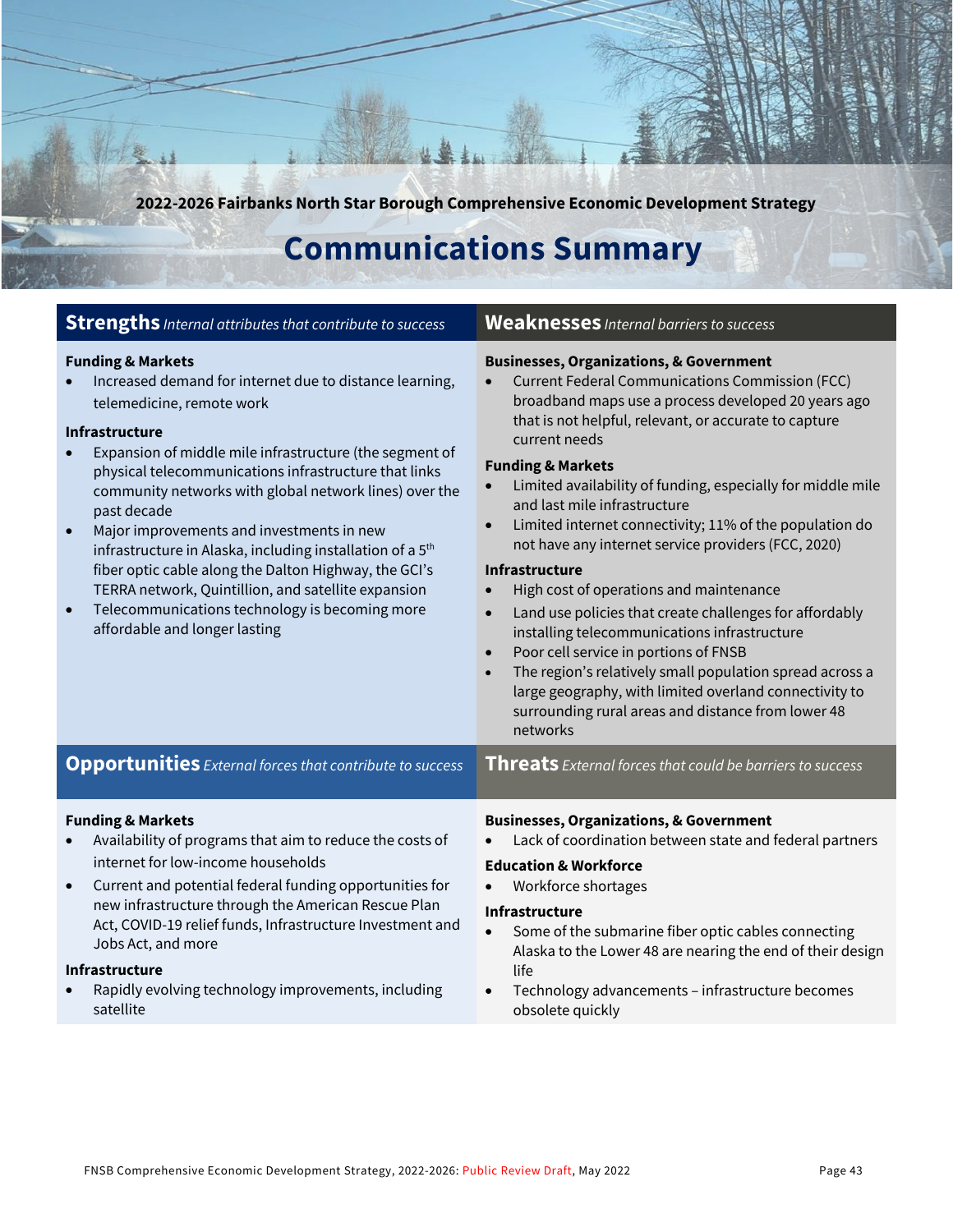| <b>Where We Are</b><br>(2019)           | What measurements can we use to track progress?<br>Where do we want to be in 5 years?                                                                                                                                                     | 2026 Targets                     |
|-----------------------------------------|-------------------------------------------------------------------------------------------------------------------------------------------------------------------------------------------------------------------------------------------|----------------------------------|
| 98.4% urban<br>70% rural                | <b>Speeds -</b> Percentage of FNSB population with access to fixed terrestrial<br>broadband at speeds of at least 25 Mbps downstream and 3 Mbps upstream<br>Overall state rate is 85.2%; likely overestimates coverage due to methodology | 100% urban<br><b>100 % rural</b> |
| 37<br>communities<br>6,383<br>residents | <b>Unserved - Number of unserved communities in Interior Alaska (lacking</b><br>speeds of at least 25 Mbps downstream and 3 Mbps upstream)                                                                                                | O<br>communities<br>0 residents  |

*Sources: Speeds come from Federal Communications Commission Fourteen Broadband Deployment Report, January 2021; unserved communities/residents come from Governor's Alaska Broadband Task Force Report, November 2021*



"Broadband and energy can coexist. It would be great to develop shared agreements for intertie projects so we can maximize space and resources."

"Providers want to help connect Alaskans. There is a lot of shared interest in achieving better connectivity."

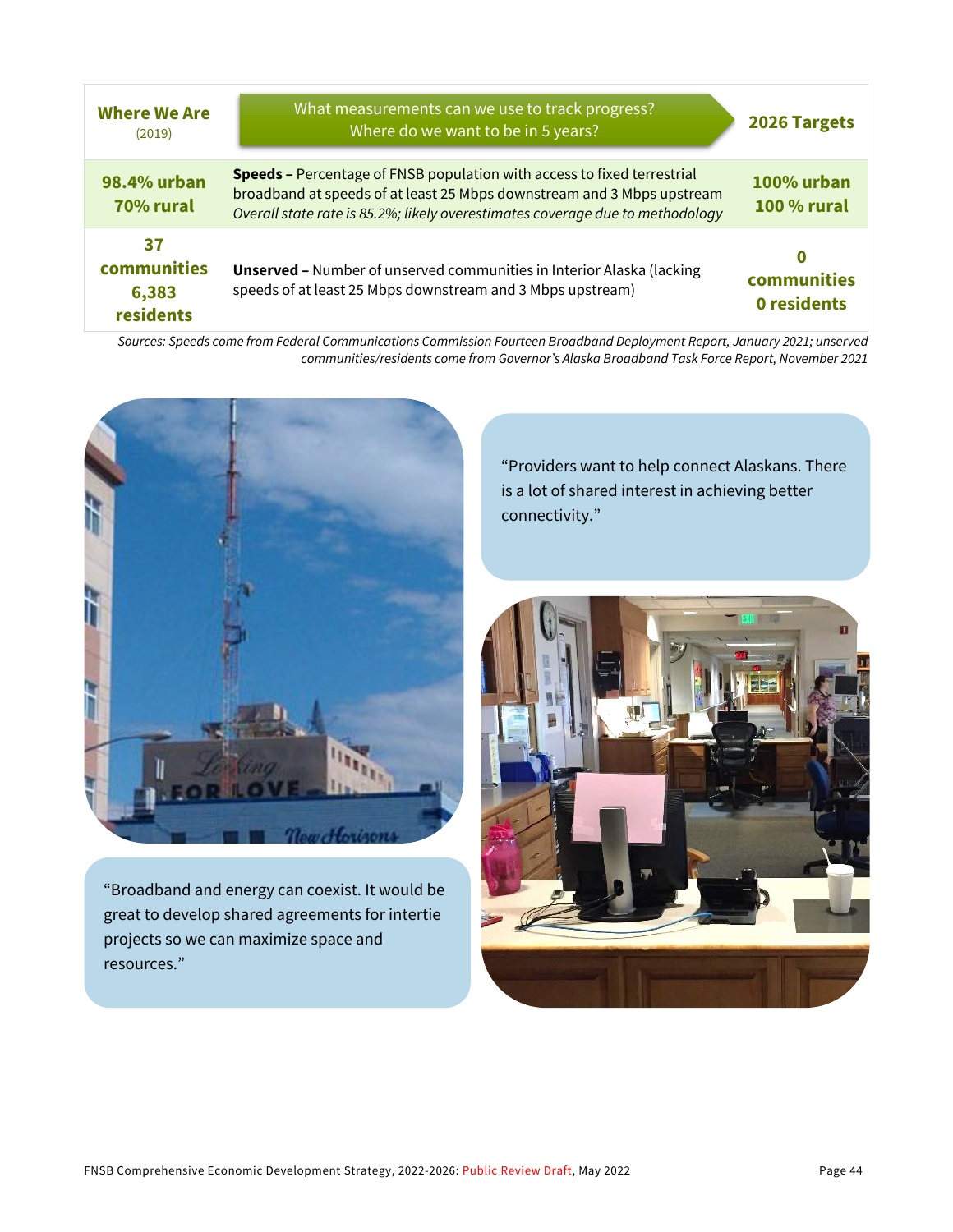#### **Communications Objectives** *– Long term improvements and changes we want to see in five years or more*



1. Provide residents in Interior Alaska equitable access to affordable, reliable, quality phone and internet services.



2. Public, private, and Tribal partners are working collaboratively to achieve the region's connectivity needs.

"There are still many middle mile gaps in Alaska's infrastructure, and less funding is going toward the middle mile."

"There needs to be more trust and relationship building between Tribal communities, the state, federal agencies, and private sector partners. The most underserved areas are often Tribal communities. Funds are becoming available for Tribal and in many areas, partnerships will be required for projects to be successful, and to ensure Tribes are receiving a quality product."

"There should be a review of existing land use policies to ensure they are supporting current telecommunication needs. The industry is changing rapidly and it's important to ensure land use and other policies are evolving to match."

#### **Strategies & Actions** – *Activities we will implement over the next five years to accomplish goals & targets*

- **1. Collaboration**  Encourage partnerships between public, private, and Tribal entities to collaborate on needed infrastructure projects. *(Objectives 1, 2)*
	- a. Support implementation of the Governor's Task Force on Broadband recommendations to establish a State Office of Broadband Deployment, a State Broadband Advisory Board, and a Regional Broadband Planning Committee.
	- b. Advocate for improved data and maps to ensure data-driven decision making.
	- c. Ensure all shareholders can participate in decision making, with resident needs a top priority.
	- d. Ensure infrastructure planning efforts are transparent with clear lines of accountability.
- **2. Installation**  Install and sustainably operate and maintain infrastructure that will better serve the region with reliable phone and internet service. *(Objectives 1, 2)*
	- a. Create a plan to address unserved communities in Alaska.
	- b. Review land use policies to ensure they are supporting current telecommunication needs.
	- c. Advocate for streamlined state and federal permitting for broadband projects and reduced permitting fees and collaborate with other utilities to share easements where appropriate (e.g., transmission lines).
	- d. Support leasing of FNSB facilities for small communication system technology (e.g., small cell towers), including school locations.
	- e. Support efforts to develop reliable and affordable power, especially in underserved rural areas. *See Energy for related recommendations.*
	- f. Work closely with education and workforce development partners to ensure the local workforce has the skills to deploy, operate, maintain, and repair broadband infrastructure. *See Education and Workforce Development for related recommendations.*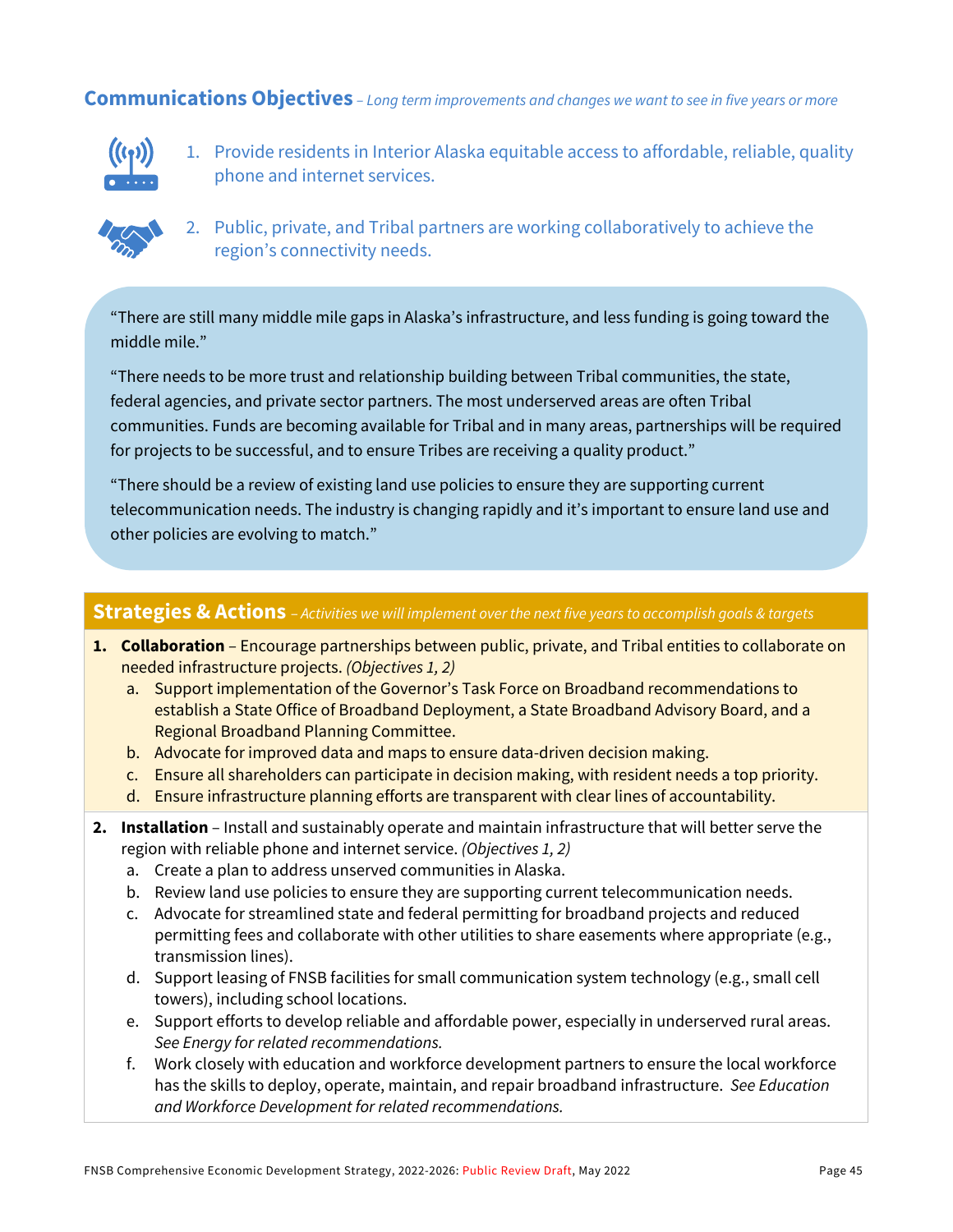- **3. Affordability and Access**  Ensure all residents can afford quality internet. *(Objectives 1, 2)*
	- a. Better promote the FCC's Emergency Broadband Benefit, which provides discounts on internet service for qualifying households.
	- b. Support communities with ongoing operation and maintenance funding by establishing an Alaska Universal Service Fund and a Federal Grant-Matching Fund, as recommended by the Governor's Task Force on Broadband.
	- c. Establish community-level broadband access by configuring community facilities with public internet, especially in communities that lack affordable and reliable connectivity to homes.  $\mathcal{L}$
	- d. Support investment of communication facilities and upgrades in FNSB.



### **Other Relevant Resources**

- **Tanana Chiefs Conference Tribal Broadband Plan**. Tanana Chiefs Conference. 2021.
- **Governor's Task Force on Broadband, Final Report**. State of Alaska. November 2021. [View here.](https://indd.adobe.com/view/42ddcfe3-5ea9-4bcb-bd09-a71bcb63869a)
- **A Blueprint for Alaska's Broadband Future**. Denali Commission. December 2019. [View here.](https://www.denali.gov/updated-broadband-plan-document/)
- **A Blueprint for Alaska's Broadband Future**. State of Alaska Statewide Broadband Task Force. October 2014. [View here.](https://aedcweb.com/wp-content/uploads/2014/10/Statewide-Broadband-Task-Force-Report-FINAL.pdf)
- **Joint Alaska Senate/House Resolutions in Support of Broadband**. The Alaska State Legislature, 2021. View [here \(](http://www.akleg.gov/basis/Bill/Text/32?Hsid=HJR019C)Senate)[, here \(](http://www.akleg.gov/basis/Bill/Text/32?Hsid=SJR013C)House).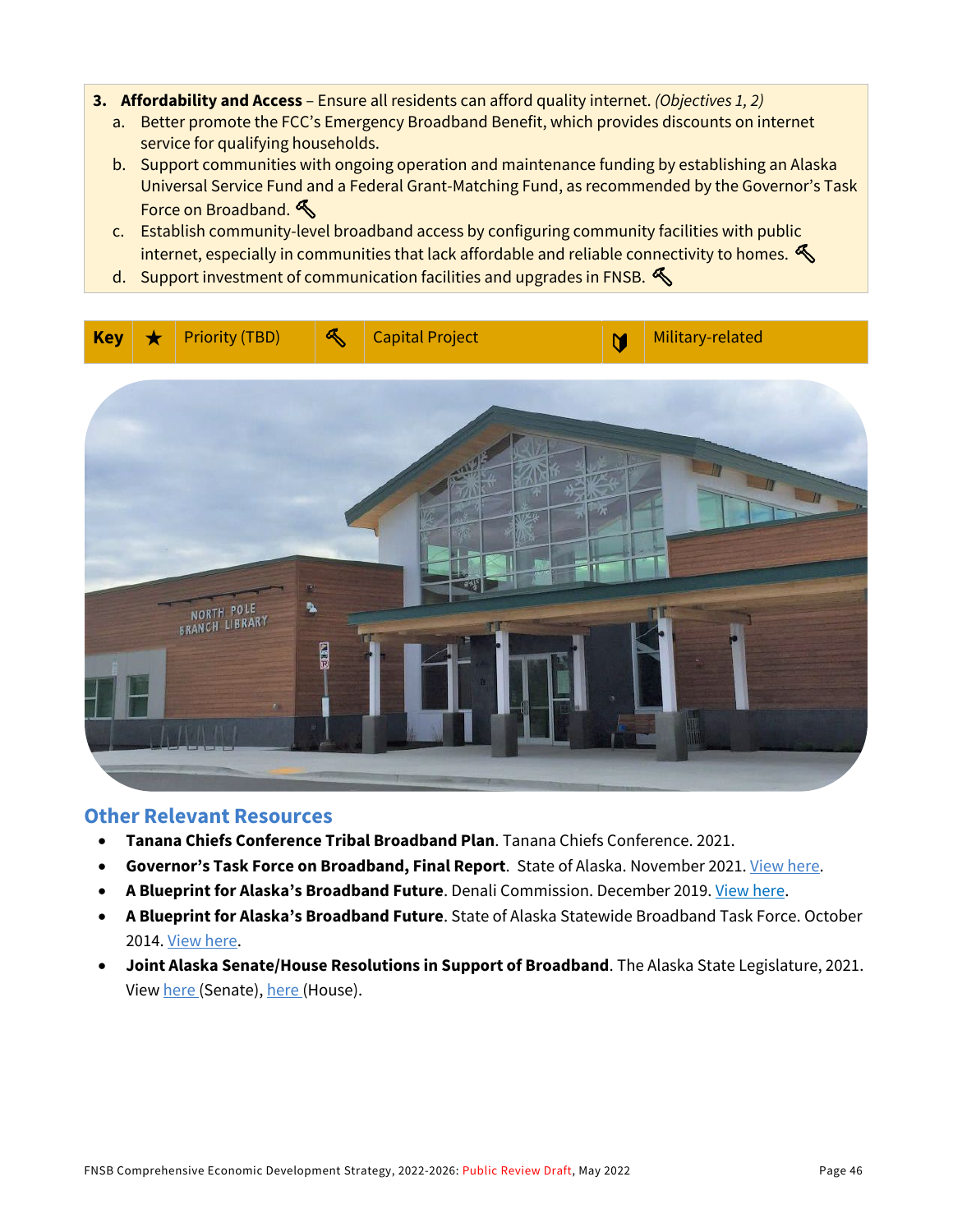# **Communications**

*See Appendix A for a list of acronyms.*

## **Strategy #1: Collaboration – Encourage partnerships between public, private, and Tribal entities to collaborate on needed infrastructure projects.**

| <b>Capital</b><br>Project? |                | <b>Action</b>                                                                                                                                                                                                                           | Lead                                            | <b>Support</b>                                             | <b>Estimated</b><br><b>Resources</b> | <b>Target</b><br><b>Completion</b> |
|----------------------------|----------------|-----------------------------------------------------------------------------------------------------------------------------------------------------------------------------------------------------------------------------------------|-------------------------------------------------|------------------------------------------------------------|--------------------------------------|------------------------------------|
|                            |                | <b>a.</b> Support implementation of the Governor's Task Force on<br>Broadband recommendations to establish a State Office of<br>Broadband Deployment, a State Broadband Advisory Board,<br>and a Regional Broadband Planning Committee. | Governor's Task<br>Force on<br><b>Broadband</b> | State agencies, FNSB, service<br>providers, Tribes         | Varies                               | Varies                             |
|                            |                | <b>b.</b> Advocate for improved data and maps to ensure data-driven<br>decision making.                                                                                                                                                 | <b>FCC</b>                                      | State agencies, FNSB, service<br>providers, Tribes         | Varies                               | Ongoing                            |
|                            | $\mathsf{c}$ . | Ensure all shareholders can participate in decision making,<br>with resident needs a top priority.                                                                                                                                      | FCC, state agencies                             | FNSB, service providers, Alaska Tribal<br><b>Broadband</b> | Varies                               | Ongoing                            |
|                            | d.             | Ensure infrastructure planning efforts are transparent with<br>clear lines of accountability.                                                                                                                                           | FCC, FNSB, state<br>agencies                    | Service providers                                          | Varies                               | Ongoing                            |

### **Strategy #2: Installation – Install and sustainably operate and maintain infrastructure that will better serve the region with reliable phone and internet service.**

| <b>Capital</b><br>Project? |    | <b>Action</b>                                                                                                                                                                                                           | Lead                                                                                                                     | <b>Support</b>                                                                  | <b>Estimated</b><br><b>Resources</b> | <b>Target</b><br><b>Completion</b> |
|----------------------------|----|-------------------------------------------------------------------------------------------------------------------------------------------------------------------------------------------------------------------------|--------------------------------------------------------------------------------------------------------------------------|---------------------------------------------------------------------------------|--------------------------------------|------------------------------------|
|                            |    | a. Create a plan to address unserved communities in Alaska.                                                                                                                                                             | UAF Alaska Center<br>for Energy and<br>Power, Alaska<br>Energy Authority,<br>Regulatory<br>Commission of<br>Alaska (RCA) | Service providers, Tribes,<br>municipalities, Alaska Tribal<br><b>Broadband</b> | TBD                                  | TBD.                               |
|                            | b. | Review land use policies to ensure they are supporting<br>current telecommunication needs.                                                                                                                              | FNSB, RCA                                                                                                                | State and federal agencies, service<br>providers                                | <b>TBD</b>                           | TBD                                |
|                            | C. | Advocate for streamlined state and federal permitting for<br>broadband projects and reduced permitting fees and<br>collaborate with other utilities to share easements where<br>appropriate (e.g., transmission lines). | <b>RCA</b>                                                                                                               | Service providers, Tribes,<br>municipalities State and federal<br>agencies      | TBD                                  | <b>TBD</b>                         |
|                            | d. | Support leasing of FNSB facilities for small communication<br>system technology (e.g., small cell towers), including school<br>locations.                                                                               | <b>FNSB</b>                                                                                                              |                                                                                 | <b>Varies</b>                        | <b>Varies</b>                      |
|                            |    |                                                                                                                                                                                                                         |                                                                                                                          |                                                                                 |                                      |                                    |

FNSB Comprehensive Economic Development Strategy, 2022-2026: Public Review Draft, May 2022 Page 2020 Page 82 Page 82